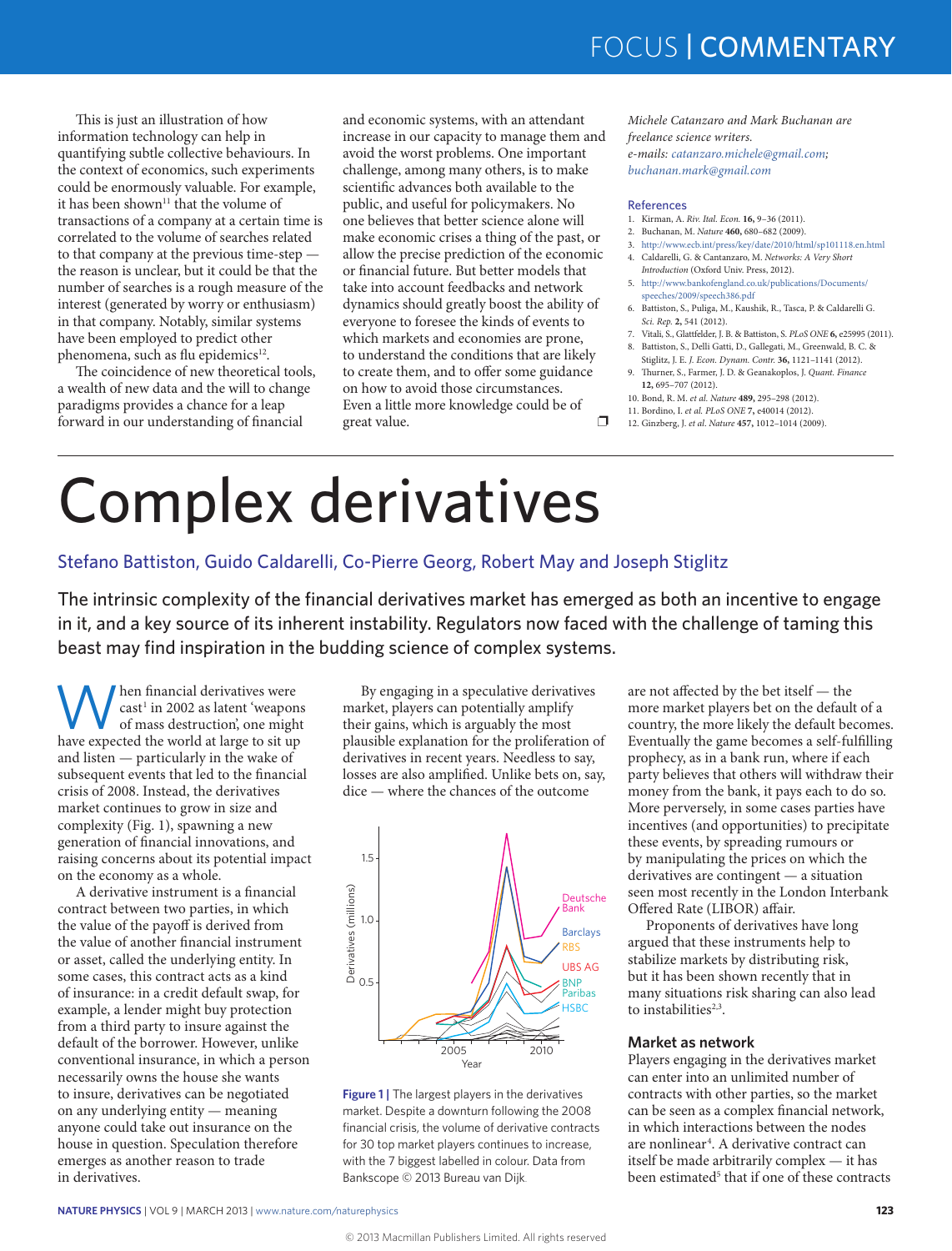were presented in the older idiom of a 'prospectus', it could run to something like 109 pages. Derivatives can be constructed recursively, such that one derivative underlies another, and the payoff can depend on any imaginable set of events — say, the weather in London three months from now. This means that in modelling the market as a network, representing banks as nodes and contracts as links, one quickly finds that both nodes and links can depend on the state of other nodes in the network. This requires building an extra level of complexity into the network models with which physicists have become familiar. Describing the dynamics of such a system is enough of a challenge for network science — apart from the problems posed by predicting its behaviour and ensuring its robustness to failure.

The network is further complicated by a lack of transparency. A large fraction of trades on the derivatives network occur over-thecounter (OTC), meaning they are privately negotiated between two parties without the need for an intermediary. Worldwide, the total volume of OTC derivatives increased steadily from US\$100 trillion in 2000 to over US\$500 trillion in 2011 — more than five times the global gross domestic product. Despite the huge volumes involved, all OTC contracts are confidential and are not disclosed, rendering the structure of the network largely obscure — and hindering our understanding of the derivatives market as a complex system. Indeed, these characteristics make the market vulnerable to the build-up of instabilities that suddenly, and unpredictably, induce cascades of the sort shared by many nonlinear phenomena in physics.

The European Commission has recently adopted new reporting standards that may improve the situation, and could be enforced as early as the end of 2013. Without such measures, this lack of transparency may itself contribute to an intrinsic financial instability, setting aside the problems associated with regulators having restricted access to information. Indeed, when market participants come to believe that there are large asymmetries of information, they may not trade with each other. This so-called no-trade theorem<sup>6</sup> — sometimes referred to as a drying up of liquidity—is precisely what happened in 2007–2008: the interbank lending market dried up, and banks refused to lend to each other, forming a key factor in prompting the global financial crisis.

Paradoxically, this information asymmetry is one of the main incentives for market players to engage in a derivatives market that is so complex. Derivatives, especially OTC derivatives, are not easy to price, and their evaluation relies on models.

This makes it harder to estimate the risk of the deal, resulting in an information asymmetry that can be exploited at the expense of other parties. In markets with full rationality, such contracts wouldn't be executed — the party with less information would simply refuse to sign<sup>6</sup>. But there is ample evidence in the literature of both economics and psychology to suggest that individuals routinely overestimate their own knowledge.

Another way that financial institutions profit from complexity stems from their need to be perceived as systemically important, to guarantee governmental rescue in the face of crisis. Systemic importance is no longer regarded as simply a matter of size — of banks being 'too big to fail'. In complex networks, an initial impact can be greatly amplified by cascading along the network's connections. A correspondence between cascade sizes and 'centrality' **—** quantifying a node's importance in the network — has therefore given rise to the idea of a bank being 'too central to fail', which can be captured by the DebtRank indicator<sup>7</sup>. Related notions of 'too connected to fail' or 'too correlated to fail' are also now beginning to be factored into governmental subsidization of the financial sector.

But the perceived benefits of complexity are certainly not restricted to the network players that fulfil these key roles. The complexity of both the instruments and the network structure can render peripheral institutions virtually indistinguishable from the core of institutions that are guaranteed government subsidy — meaning that riskaverse governments will also come to their rescue. If the market were more transparent, competition would be stronger, and profits would be eroded. Thus, being 'too complex to fail' may pay off well for individual banks, even if it undermines systemic performance.

And there remains an even less savoury use of complexity. Derivatives can be used to manipulate accounts to make things seem better at one moment, at the cost of making things look worse at another. The most notorious example of this is a recent case of financial institutions using derivatives to make Greece's financial position appear strong enough for membership of the Eurozone.

### **Complexity and instability**

Early studies of ecosystem stability erroneously implied that greater complexity — given by more species interacting more extensively — automatically conferred greater robustness. But subsequent investigation has shown that, in general, the converse is true. This is encapsulated by the May-Wigner theorem<sup>8</sup>, which conveys the

fact that increasing complexity in a network inevitably leads to its destabilization. One might think of this as a formalization of the everyday idea that complicating matters tends to multiply the number of ways that things can go wrong.

It now seems that the proliferation of financial instruments induces strong fluctuations and instabilities for similar reasons<sup>4</sup>. The basis for pricing complex derivatives makes several conventional assumptions that amount to the notion that trading activity does not feed back on the dynamical behaviour of markets. This idealized (and unrealistic) model can have the effect of masking potential instabilities in markets. A more detailed picture, taking into account the effects of individual trades on prices, reveals the onset of singularities as the number of financial instruments increases<sup>4</sup>. The continued development of myriad new instruments and the steady increase in the number and connectivity of market players therefore seem to give rise to the conditions stipulated by the May–Wigner theorem.

The instability is not necessarily easy to understand from the idealized model. The idea is that once there are enough derivative instruments available to meet the demands of all players, the market is essentially complete. But as long as there is a monetary incentive to create new instruments, banks will continue to do so. Subsequent trades will then serve only to increase the complexity of the network at the expense of stability. The irony is that if the market were in fact complete, these contracts would have no real effect. But under the real-world conditions of an incomplete market characterized by considerable complexity, these trades, even if individually rational, may undermine systemic market performance.

On the other hand, ensuring a diversity of players and restricting the scope of business in which they can engage may emerge, we believe, as one of the few ways of limiting the incentives of market participants to engage in highly correlated behaviour — a practice that would otherwise lead naturally to systemic risk.

### **Regulate to accumulate**

The fact that derivatives may not only hamper the assessment of systemic risk, but also foster its emergence, has spurred a debate in recent years about the global financial architecture and its possible regulation. Four key reforms have been proposed, emphasizing the need for transparency and exchange markets, targeting the implicit subsidies that government-insured entities receive from the public and removing the priority given to derivative instruments in bankruptcy.